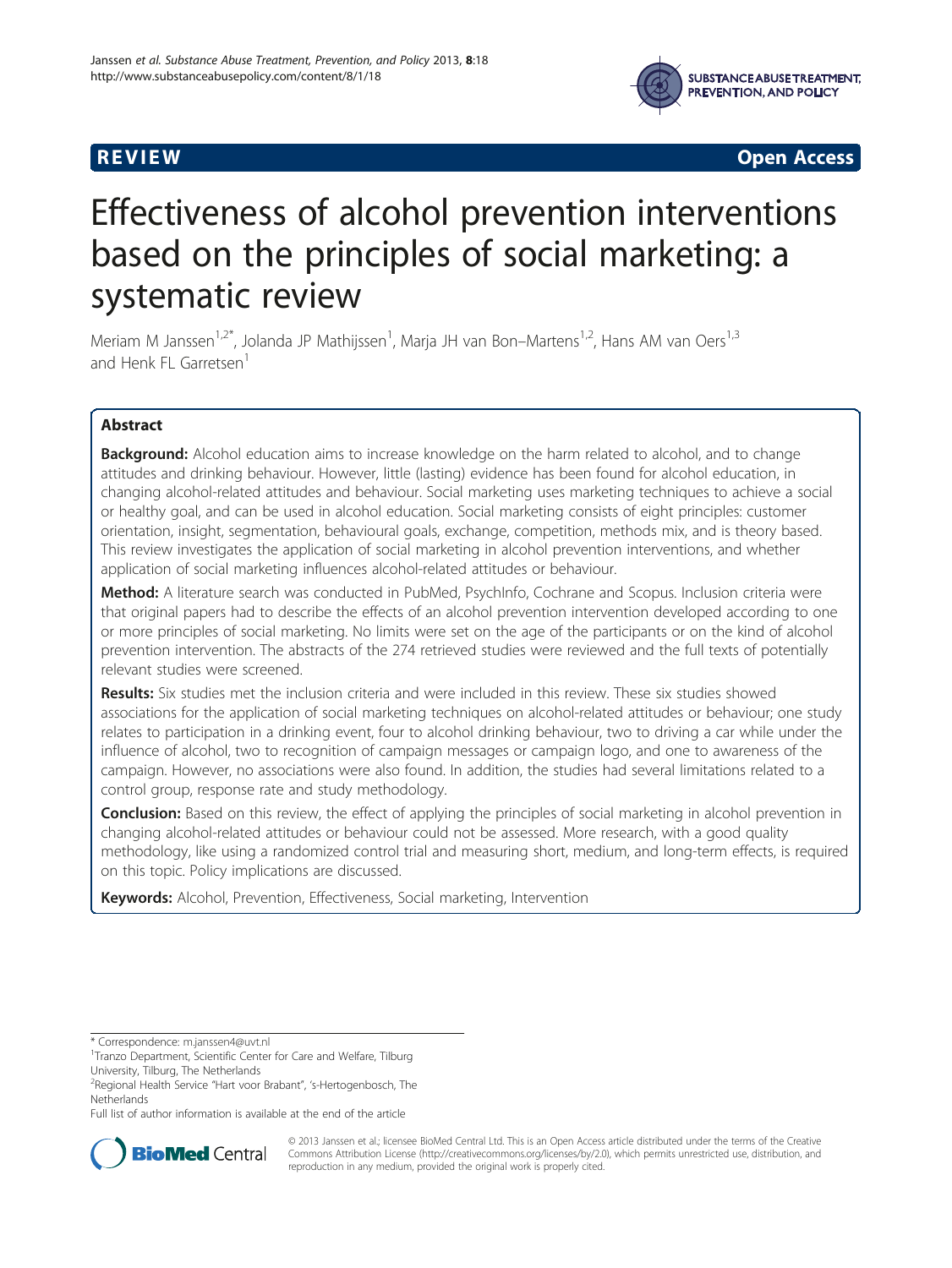# <span id="page-1-0"></span>Introduction

National and local governments aim to prevent their inhabitants from drinking (too much) alcohol. Three approaches in alcohol policy can be distinguished, in order to minimise harm [[1,2](#page-9-0)]. The first approach is aimed at limiting the availability of alcohol ("supply reduction"), e.g. by restricting opening hours/locations where inhabitants can buy alcohol, by raising the minimum legal drinking age, and/or by increasing the price of alcoholic beverages. The second approach is aimed at altering the drinking context ("harm reduction"). This approach aims to minimise the harm and risks which drinking alcohol can cause. Examples of harm reduction are educating bar staff to sell alcohol in a responsible way [\[3\]](#page-9-0), and interventions that reduce injury and violence [\[4\]](#page-9-0). The third approach is education and persuasion ("demand reduction"), i.e. aiming to increase knowledge and awareness of the harm alcohol can cause, and to change alcohol-related attitudes and drinking behaviour. In education, information about (the harm of) alcohol is given to inhabitants who can then choose for themselves whether (or not) to use alcohol and to what extent.

Alcohol policy seems to be most effective on attitudes and behavioural change when the three approaches are mixed and combined integrally [[1,5\]](#page-9-0). Policy measures that focus on limiting the availability of alcohol, and some policy measures that alter the drinking context, seem effective in decreasing the use of alcohol [[1,5-9](#page-9-0)]. However, little (lasting) evidence for behavioural change has been found for education and/or mass media programs [[1,2](#page-9-0),[5,8,10](#page-9-0)].

In spite of (little) lasting evidence for behavioural change, alcohol education seems to be a popular policy measure for governments [[2,10,11\]](#page-9-0), as well as for the population [\[12](#page-9-0)]. Besides, for several reasons, education has a crucial role in alcohol policy [[2,8\]](#page-9-0). First, education, which intends to increase knowledge/awareness about the harm of alcohol, provides inhabitants a well-informed choice with regard to alcohol consumption. Second, education may increase support for other alcohol policy measures, like limiting the availability of alcohol, strategies in which inhabitants are 'forced' to perform the desired behaviour [\[13\]](#page-9-0).

For alcohol education plays a crucial role in alcohol policy, and, at the same time, has little (lasting) effect in behavioural change, the question arose whether the effect of education can be increased by using social marketing principles. To find out about this, this study only focuses on one approach of alcohol policy, i.e. alcohol education. We would like to emphasize though, that alcohol education should not be on a stand-alone basis. It is recommended to combine education with other alcohol policy measures, in order to decrease the (harmful) use of alcohol [\[6\]](#page-9-0).

The idea that principles of marketing could be adopted in health promotion and education, to achieve social or healthy goals, is not new [\[14-16](#page-9-0)]. This so-called social marketing could be a useful method for alcohol education: in-depth insight into an audience and its values, and acting on this, might increase the possibility that the audience will change their attitudes and behaviour voluntarily, which might result in more (lasting) effect of alcohol education. Applying social marketing has shown effects for different themes, e.g. on the physical activity of children [\[17\]](#page-9-0), cardiovascular disease risk [[18](#page-9-0)], smoking [\[19](#page-9-0)], and HIV/AIDS prevention [[20,21\]](#page-9-0).

Among the many definitions applied to social marketing, a recent one is "the systematic application of marketing, alongside other concepts and techniques, to achieve specific behavioural goals for a social good" [[22](#page-9-0)]. This definition implies that behavioural goals for a social good can be reached by marketing, but not solely by marketing. "Other concepts and techniques" incorporate additional theoretical development, improved behavioural interventions, and more rigorous as well as innovative methods are often needed in conjunction with social marketing efforts.

Social marketing consists of eight key principles [[22](#page-9-0)-[25](#page-9-0)]; these are outlined in Table 1.

| Customer orientation | Focus on the needs, wants and attitudes of the targeted persons towards the intervention.                                                                                                                                                                                                                                                                                       |
|----------------------|---------------------------------------------------------------------------------------------------------------------------------------------------------------------------------------------------------------------------------------------------------------------------------------------------------------------------------------------------------------------------------|
| Insight              | Examine why people behave the way they do.                                                                                                                                                                                                                                                                                                                                      |
| Segmentation         | Dividing a heterogeneous target group into more homogeneous segments, based on motives, values, behaviours, attitudes,<br>knowledge and opinions, is called audience segmentation [26-28]. Developing an intervention based on these motives/values<br>for a certain segment increases the chance that the audience will adopt the targeted public health intervention [26,29]. |
| Behavioural goals    | Clear and attainable behavioural goals must be set for the audience in a chosen segment.                                                                                                                                                                                                                                                                                        |
| Exchange             | Incentives for the targeted behaviour must be increased and barriers<br>must be removed.                                                                                                                                                                                                                                                                                        |
| Competition          | Competition, which is all the forces that compete with the time/interest of the target group, must be clear. Competitive<br>factors for drinking less alcohol include, for example, the social norms and peer pressure.                                                                                                                                                         |
| Methods mix          | It is important to mix interventions, because a mix will be more successful than one single intervention [22].                                                                                                                                                                                                                                                                  |
| Theory based         | Developing a targeted intervention for the audience of one segment must be based on behavioural, health educational,<br>and promotional theories, in addition to communication theories [22,30].                                                                                                                                                                                |

Table 1 The eight principles of social marketing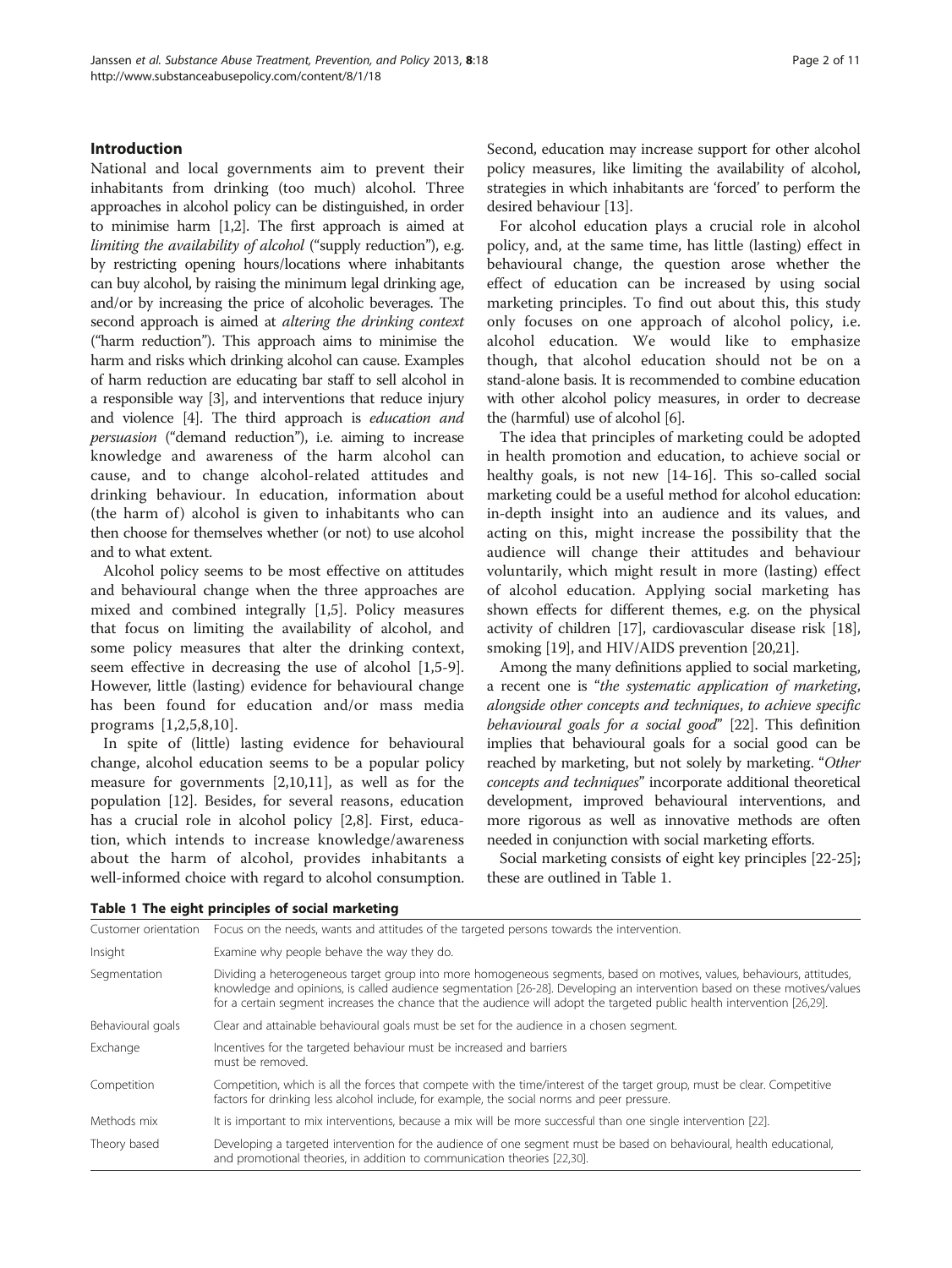A social marketing intervention can meet one or more of these eight criteria. The extent to which an intervention is a social marketing intervention increases with the number of social marketing criteria met.

In an earlier review on alcohol prevention based on the principles of social marketing, there was some evidence on the reduction of alcohol use and of the harm associated with alcohol use [[31](#page-9-0)]. In that review study, Stead et. al. searched for reviews and retrieved the underlying individual studies. Their review included 15 studies that examined the short-term impact of alcohol prevention based upon social marketing, whereas some studies showed medium-term and longer-term effects on alcohol use. Two of the four interventions that explored longerterm effects showed significant effects over two years [\[31](#page-9-0)]. However, the keywords used for that review are not mentioned, and the authors of that review searched for any kind of alcohol intervention, to examine whether it was a social marketing intervention. It remained unclear whether the studies these authors included discussed the effectiveness of real social marketing interventions. In addition, the studies included in that review date from 1988 to 2003 [[31\]](#page-9-0); therefore, in the present review we searched for studies that were older and/or more recent. Moreover, the studies in our review had to discuss the effects of alcohol prevention interventions that explicitly mention social marketing (or one or more social marketing criteria) in the abstract or full text of the study.

Consequently, the rationale for the present literature review is to explore the application of social marketing principles in alcohol education. For this study, the authors searched 1) for studies that evaluated and explicitly mentioned social marketing alcohol interventions, 2) for more recent publications, together with older ones and, thus, also studies published after 2003, and 3) for original papers, using a broad range of keywords. Using a broad range of keywords helps to identify all alcohol prevention interventions developed with and without social marketing principles, and to avoid missing relevant studies.

# **Methods**

A literature search was conducted in the databases of PubMed, PsychInfo, Cochrane and Scopus; the last search was conducted in January 2012. The keywords ("social marketing"[MeSH Terms] OR "social marketing"[All Fields]) AND (alcohol OR drinking behavior) were applied. "Drinking behavior" also included "drinking behaviour". A total of 386 studies were found. After controlling for duplicates, 274 studies remained. Inclusion criteria for the present review were: 1) studies had to discuss the effects of an alcohol prevention intervention, and 2) this intervention had to be developed according to one or more principles of social marketing. In Table 2 the two inclusion criteria are operationalized.

Reflective studies, i.e. studies that reflect on or discuss about alcohol prevention and/or the usability of social marketing, and that do not discuss an own data set, were excluded from this review. Reviews on alcohol and/or social marketing were excluded because we searched for original papers. No restrictions on language, publication date, or publication status were imposed. Moreover, there were no limitations on the type of intervention, age of participants, or the study design. The main outcome measure for this review study was a change in the occurrence of protective behaviour towards alcohol, i.e. a change in drunk driving or in high-risk drinking.

To establish that the 274 eligible studies met the inclusion criteria for this review, all abstracts were reviewed independently by at least two researchers. The 25 most recent studies found in Pubmed were reviewed by three researchers. After reading the abstracts, 250 studies were immediately rejected because they clearly did not meet the inclusion criteria. Two studies were included by both researchers (with no doubts) based on reading the abstract. After reading the abstracts of 22 studies, either one or both of the researchers had some doubts about inclusion; therefore, two researchers independently judged the full texts. Of these 22 studies, four met the inclusion criteria and were included, whereas

|  |  | Table 2 Operationalization of the inclusion criteria for the present review |
|--|--|-----------------------------------------------------------------------------|
|--|--|-----------------------------------------------------------------------------|

| Inclusion criteria                                                        | Operationalization                                                                                                                                                                                                                                                                                                                                                                               |  |  |  |
|---------------------------------------------------------------------------|--------------------------------------------------------------------------------------------------------------------------------------------------------------------------------------------------------------------------------------------------------------------------------------------------------------------------------------------------------------------------------------------------|--|--|--|
| Effects of an alcohol prevention intervention                             | - An included study evaluates the effect of an alcohol prevention intervention.                                                                                                                                                                                                                                                                                                                  |  |  |  |
|                                                                           | - The invention is about any kind of alcohol prevention, aimed at increasing desired and healthy<br>alcohol behaviour or at decreasing undesired and unhealthy alcohol behaviour. For example the<br>prevention of the (high-risk) use of alcohol, the prevention of harm caused by alcohol (for example<br>drinking and driving), or changing perceptions about the effect of drinking alcohol. |  |  |  |
|                                                                           | - There are no age limits to the target group of the intervention.                                                                                                                                                                                                                                                                                                                               |  |  |  |
| Intervention developed according to the<br>principles of social marketing | - Social marketing consists of eight criteria (as outlined in Table 1). An intervention was developed<br>according to one or more social marketing criteria.                                                                                                                                                                                                                                     |  |  |  |
|                                                                           | - In the abstract and/or in the full text of the included study, social marketing, or one or more<br>social marketing criteria, were explicitly mentioned.                                                                                                                                                                                                                                       |  |  |  |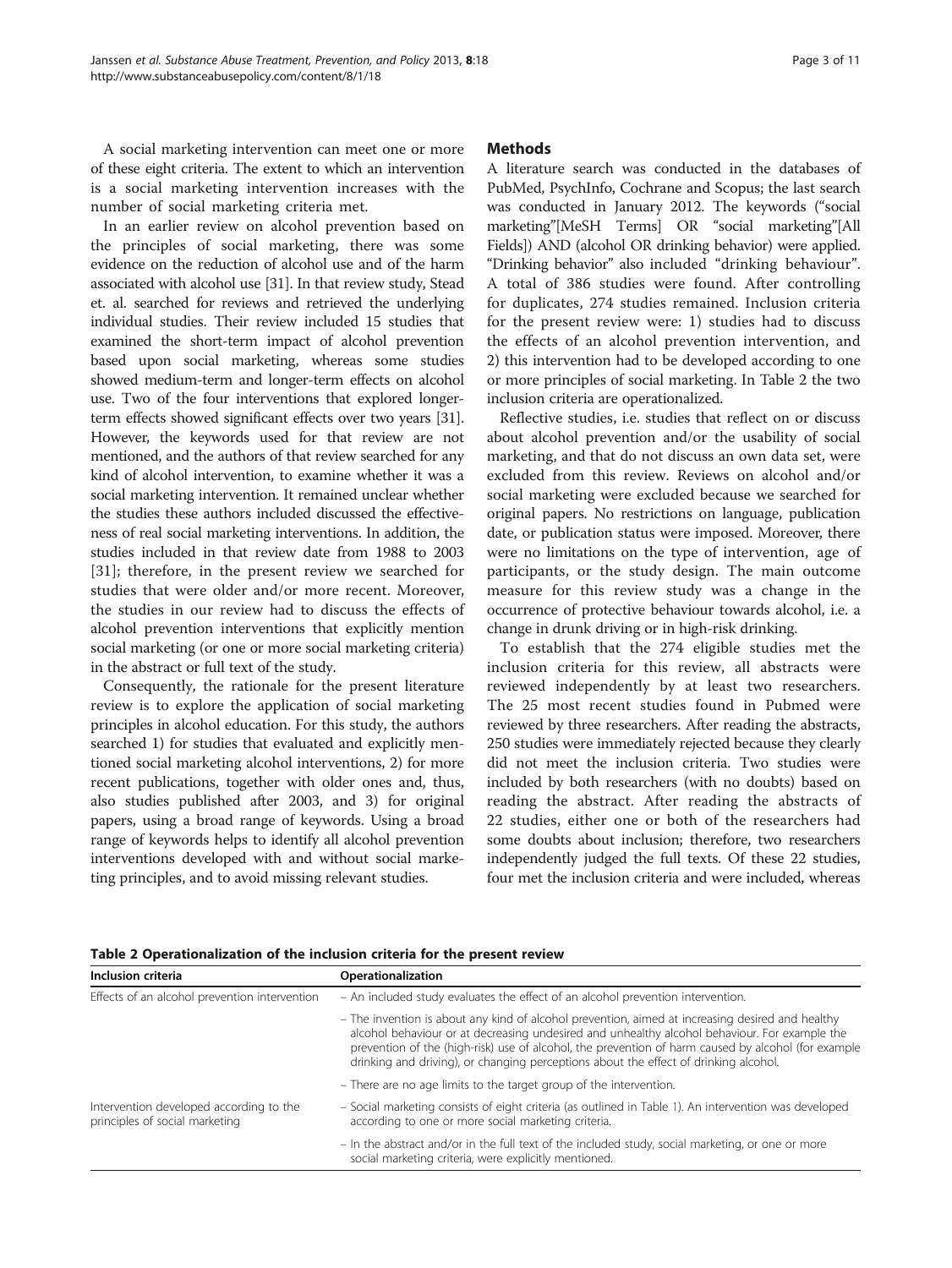18 did not meet the inclusion criteria and were finally rejected (see Figure 1).

The method for extracting the data from the individual studies was as follows: one researcher (MJ) extracted the data from the individual studies and described these in two tables (Tables [3](#page-4-0) and [4](#page-5-0)). A second researcher (JM) verified these data and the way that they were described.

The instructions for the PRISMA statement of reporting reviews and meta-analyses [\[38,39\]](#page-10-0) were applied when writing this review.

# Results

Six studies met the inclusion criteria and were included in this review [\[32-](#page-9-0)[37](#page-10-0)]. Of all studies, 15% were excluded

because they discussed the effectiveness of an alcohol intervention but were not based on the principles of social marketing; 42% did not discuss the effectiveness of an alcohol intervention nor was the intervention based on social marketing principles; 5% were based on the principles of social marketing but did not discuss the effectiveness of an alcohol intervention; 20% were reflective studies and 15% were literature reviews.

All six included studies assessed the effects of alcohol interventions developed according to one or more principles of social marketing. Table [3](#page-4-0) presents information on the social marketing interventions of the six studies included in the present review. Table [4](#page-5-0) presents information on methods, results, and possible bias.

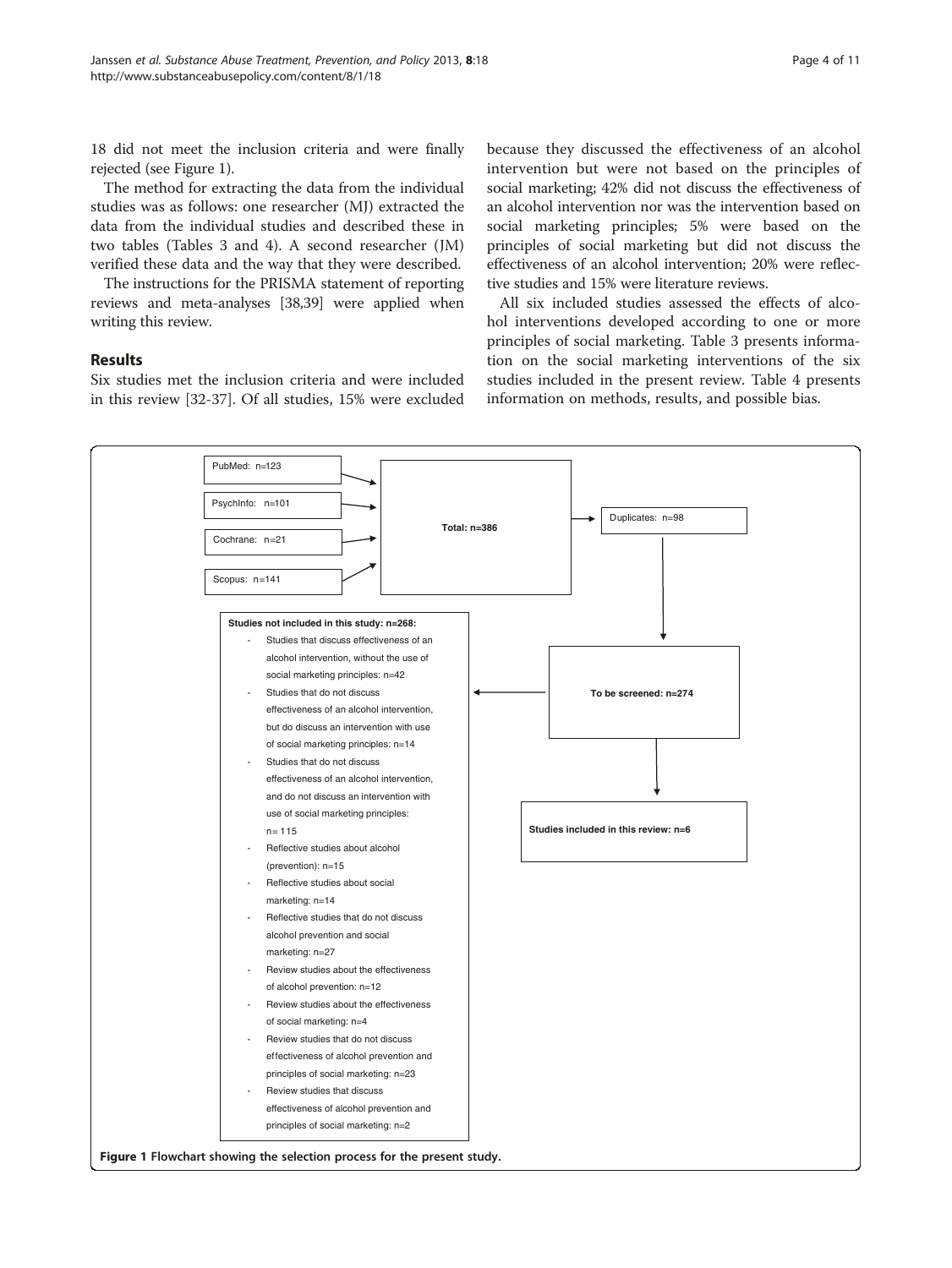| Page 5 of 11 |  |  |
|--------------|--|--|
|--------------|--|--|

| Authors, and<br>intervention name                                   | <b>Target group intervention</b>                                                                                                                                        | Description social marketing<br>intervention                                                                                                                                                                                                                                     | Social marketing<br>criteria applied                                                            |
|---------------------------------------------------------------------|-------------------------------------------------------------------------------------------------------------------------------------------------------------------------|----------------------------------------------------------------------------------------------------------------------------------------------------------------------------------------------------------------------------------------------------------------------------------|-------------------------------------------------------------------------------------------------|
| Incerto, et. al., 2011<br>[32], "Fourth Year<br>Fifth" event.       | Fourth-year college students,<br>in Virginia, U.S.                                                                                                                      | Intended to prevent participating in the<br>"Fourth Year Fifth" event. Consisted of 12<br>interventions. Further, 9 examples were<br>given to behave protectively.                                                                                                               | Customer orientation.<br>insight, behavioural goals,<br>exchange, methods mix.                  |
| Glassman, et. al.,<br>2010 [33], "Less is more".                    | College students aged 18-24 years,<br>in South-East. U.S.                                                                                                               | Intended to decrease high-risk drinking, and<br>drinking and driving, and to change the<br>perception that alcohol use increases sexual<br>opportunities. Messages were disseminated<br>from 2004 to 2008.                                                                       | Customer orientation,<br>insight, exchange,<br>competition, methods mix.                        |
| Slater, et. al., 2006 [34],<br>"Be under your own influence".       | Sixth graders from middle-high school<br>and seventh graders from junior-high<br>school, in North-East, South-East,<br>Mid-West, and West, U.S. Mean age<br>12.2 years. | Intended to emphasize the inconsistency of<br>marijuana, alcohol and tobacco use with<br>one's aspirations, and to reframe substance<br>use as an activity that impaired, rather than<br>enhanced personal autonomy. Materials were<br>distributed during first and second year. | Customer orientation,<br>insight, behavioural goals,<br>exchange, competition,<br>methods mix.  |
| Rothshild, et. al., 2006 [35],<br>"Road Crew".                      | Men aged 21-34 years in 8 rural<br>communities, U.S.                                                                                                                    | Intended to create ride programs for<br>people who drank too much alcohol, to<br>decrease alcohol-related crashes by 5%. The<br>intervention did not attempt to change the<br>level of consumption of alcohol.                                                                   | Customer orientation,<br>insight, segmentation,<br>behavioural goals, exchange,<br>methods mix. |
| Gomberg, et. al., 2001 [37],<br>"Just the facts".                   | Freshmen at the University of<br>Mississippi, U.S.                                                                                                                      | Intended to change the perceptions of<br>student drinking norms and alcohol<br>consumption, and to decrease high-risk<br>drinking. Implemented in fall 1995 and in<br>spring 1996.                                                                                               | Insight, segmentation,<br>methods mix partly, theory<br>based.                                  |
| Caverson, et. al., 1990 [36],<br>"Thanks for being a sober driver". | Inhabitants aged 16+ years of the<br>regional municipality of Sudbury,<br>Ontario (Canada).                                                                             | "Thanks for being a sober driver" focuses on<br>rewarding the behaviour of sober drivers.<br>Impaired drivers were charged. Consisted of<br>a mix between education (media<br>campaign) and enforcement (roadside<br>spot-checks by police). Lasted 1 year.                      | Insight, segmentation,<br>exchange, methods mix.                                                |

<span id="page-4-0"></span>

|  |  |  |  | Table 3 Information on social marketing interventions of the six studies included in the present review [32-37] |  |  |  |  |  |  |  |  |  |
|--|--|--|--|-----------------------------------------------------------------------------------------------------------------|--|--|--|--|--|--|--|--|--|
|--|--|--|--|-----------------------------------------------------------------------------------------------------------------|--|--|--|--|--|--|--|--|--|

Characteristics of included studies are as follows:

# **Methods**

Only two of the studies used a treatment and a control group [\[34](#page-9-0)[,35\]](#page-10-0). The remaining four studies measured effects based on a treatment group only [\[32,33,](#page-9-0)[36,37\]](#page-10-0).

In one study the intervention period lasted four years [[33\]](#page-9-0); in one study the intervention materials were distributed during two years [\[34\]](#page-9-0); in three studies the campaign lasted one year [\[35-37](#page-10-0)]; and in one study the intervention was developed and implemented for a single event [[32](#page-9-0)]. All studies measured short-term effects [\[32](#page-9-0)[-37\]](#page-10-0).

### Participants

Participants in one study were sixth graders from middle-high school and seventh graders from juniorhigh school [[34](#page-9-0)], in the second study college students in their first year [\[37\]](#page-10-0), in the third study college students in their fourth year [\[32](#page-9-0)], in the fourth study college students aged 18-24 years [\[33](#page-9-0)], in the fifth study men aged 21-34 years [[35\]](#page-10-0), and in the sixth and last study adults [[36\]](#page-10-0). Five studies were performed in the United States: one in Virginia [[32\]](#page-9-0), one in the South-East [[33\]](#page-9-0), one in the four major regions, i.e. North-East, South-East, Mid-

West and West [[34\]](#page-9-0), one in rural communities not further specified [\[35\]](#page-10-0), and one in Mississippi [[37\]](#page-10-0). One study was performed in Ontario, Canada [[36\]](#page-10-0).

#### Interventions

One study aimed at intervening in participation in a drinking event for fourth-year students [[32\]](#page-9-0). The interventions of three studies aimed at reducing driving under the influence of alcohol [[33,](#page-9-0)[35,36](#page-10-0)]. One intervention aimed at reducing high-risk drinking by changing perceptions of students' drinking norms and alcohol consumption [[37](#page-10-0)]. One study aimed at reducing the increase of substance (e.g. alcohol) uptake [\[34\]](#page-9-0). One study [[34](#page-9-0)] discussed more intervention elements than solely the social marketing intervention. Since it was possible to assess the results of this "Be under your own influence" intervention separately, only the effects of this social marketing intervention are taken into account.

#### Outcomes – primary outcomes

In all studies the primary outcome assessed was a change in the occurrence of protective behaviour towards alcohol, i.e. a change in drunk driving or in high-risk drinking. Four studies also measured secondary outcome variables,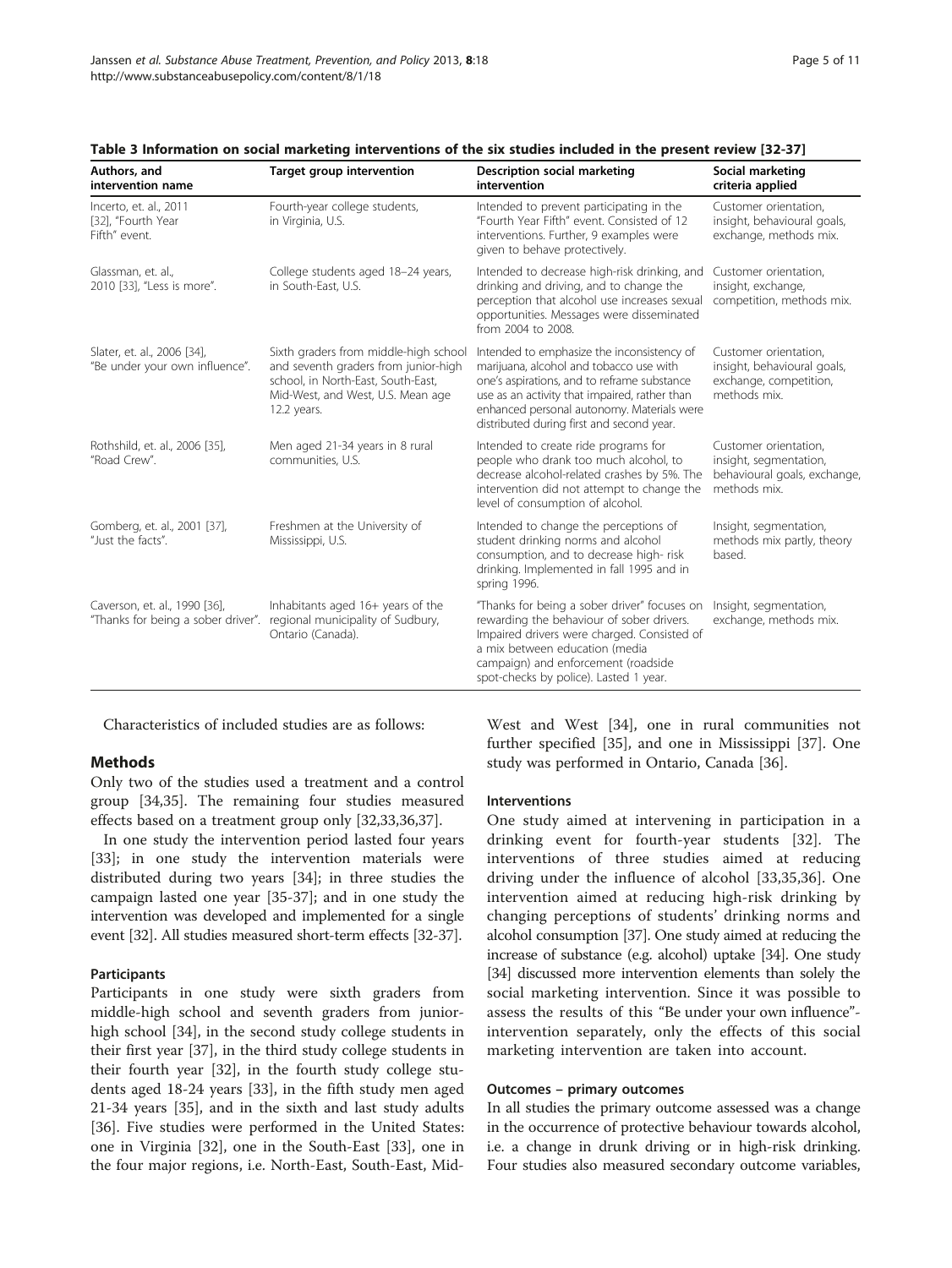| Authors, intervention name, and aim<br>of study                                                                                                                                                                                                                                                                                                            | Study design and analysis                                                                                                                                                                                                                                                                                   | Target group study                                                                                                                                        | <b>Outcome variables and results</b>                                                                                                                                                                                                                                                                                                                                                 | Risk/possible bias                                                                                                                                                                                                       |  |
|------------------------------------------------------------------------------------------------------------------------------------------------------------------------------------------------------------------------------------------------------------------------------------------------------------------------------------------------------------|-------------------------------------------------------------------------------------------------------------------------------------------------------------------------------------------------------------------------------------------------------------------------------------------------------------|-----------------------------------------------------------------------------------------------------------------------------------------------------------|--------------------------------------------------------------------------------------------------------------------------------------------------------------------------------------------------------------------------------------------------------------------------------------------------------------------------------------------------------------------------------------|--------------------------------------------------------------------------------------------------------------------------------------------------------------------------------------------------------------------------|--|
| Incerto, et. al., 2011 [32], "Fourth Year<br>Fifth"event, determine effectiveness of<br>social norms marketing campaign to<br>prevent participating in the "Fourth Year<br>Fifth" event $\,$ .                                                                                                                                                             | Observational cross-sectional. Web-based<br>survey to random sample. Wilcoxon<br>Signed-Rank tests. Descriptive statistics.                                                                                                                                                                                 | $n = 536/1,000$ , response<br>rate = $53.6\%$ .                                                                                                           | Participation in the "Fourth Year Fifth"<br>event: 19.6% participated. Application of<br>protective behaviours: 86.3% diluted<br>alcohol; 80.6% had sufficient sleep; 78.6%<br>ate large breakfast. Relation participation<br>and exposure to campaign elements :<br>$\chi^2$ = 34.81, d.f. = 6, p $\leq$ 0.001.                                                                     | No control group. No pretest. Different<br>response prompts to questions: no<br>comparison possible. Short-term<br>effect only.                                                                                          |  |
| Glassman, et. al., 2010 [33], "Less is more",<br>determine effectiveness of the social                                                                                                                                                                                                                                                                     | Observational longitudinal. Standardized<br>quantitative survey with random sample.                                                                                                                                                                                                                         | $n = 473/2,400$ in fall 2004,<br>19.7%                                                                                                                    | Impact on high-risk drinking: significant<br>decrease from 56.5% to 37.8%. Impact<br>on drinking and driving: significant<br>decrease from 37.5% to 20.6%. Impact<br>on the perception that alcohol use<br>increases sexual opportunities: significant<br>decrease from 64.0% to 50.7%.                                                                                              | No control group. Low response rates.<br>Other prevention efforts may have<br>caused the effect. Short-term effect only.                                                                                                 |  |
| marketing campaign "Less is more".                                                                                                                                                                                                                                                                                                                         | Data collection was done six times,<br>from fall 2004 until spring 2008.<br>Descriptive statistics.                                                                                                                                                                                                         | $n = 1,006/4,000$ in fall 2005,<br>25%                                                                                                                    |                                                                                                                                                                                                                                                                                                                                                                                      |                                                                                                                                                                                                                          |  |
|                                                                                                                                                                                                                                                                                                                                                            |                                                                                                                                                                                                                                                                                                             | $n = 785/4,000$ in fall 2006,<br>19.6%                                                                                                                    |                                                                                                                                                                                                                                                                                                                                                                                      |                                                                                                                                                                                                                          |  |
|                                                                                                                                                                                                                                                                                                                                                            |                                                                                                                                                                                                                                                                                                             | $n = 835/4,000$ in spring<br>2007, 20.9%                                                                                                                  |                                                                                                                                                                                                                                                                                                                                                                                      |                                                                                                                                                                                                                          |  |
|                                                                                                                                                                                                                                                                                                                                                            |                                                                                                                                                                                                                                                                                                             | $n = 745/4,000$ in fall 2007,<br>18.6%                                                                                                                    |                                                                                                                                                                                                                                                                                                                                                                                      |                                                                                                                                                                                                                          |  |
|                                                                                                                                                                                                                                                                                                                                                            |                                                                                                                                                                                                                                                                                                             | $n = 546/4,000$ in spring<br>2008, 13.7%.                                                                                                                 |                                                                                                                                                                                                                                                                                                                                                                                      |                                                                                                                                                                                                                          |  |
| Slater, et. al., 2006 [34], "Be under your<br>own influence", determine effectiveness<br>of an in-school media campaign<br>"Be under your own influence" reinforced<br>by community-based media efforts, on<br>the reduction of increase of substance<br>uptake. For this review study, only results<br>of "Be under your own influence"<br>are discussed. | Experimental longitudinal. Randomised<br>community crossed design: 8<br>communities received social marketing<br>in-school media intervention and 8<br>communities did not. Four waves of data<br>collection, during two years. Generalised<br>linear mixed models (four-level random-<br>intercept model). | $n = 4,216$ Response rates:<br>68.6% provided data at 4<br>measurements, 16.8% at 3,<br>10.9% at 2, and 3.7% at 1.                                        | Alcohol use: odds ratio (OR) = $0.40$ ,<br>$p \le 0.01$ . Effect on rate of change in<br>alcohol use: $OR = 0.82$ , $p > 0.05$ .<br>Recognition of campaign messages:<br>Time 2, OR = 4.70, $p \le 0.01$ ; time 3,<br>OR = 6.80, $p \le 0.01$ ; time 4, OR = 10.13,<br>$p \leq 0.01$ .                                                                                               | Short-term effect only. Other prevention<br>efforts may have caused the effect.                                                                                                                                          |  |
| Rothshild, et. al., 2006 [35], "Road Crew",<br>determine effectiveness of social<br>marketing intervention "Road Crew".                                                                                                                                                                                                                                    | Experimental longitudinal. Treatment for<br>1 year, with pre- and post-test. Three<br>treatment communities and five control<br>communities. Generalized linear models.                                                                                                                                     | $n = 710$ and $n = 693$ at<br>pre-test in treatment and<br>control groups. $n = 573$ and<br>$n = 371$ at post-test in<br>treatment and control<br>groups. | Count of all rides taken in treatment<br>communities: 10,097 rides taken by<br>21-34-year-olds. Self-report of drinking<br>and driving behaviour: less likely to drive<br>themselves or ride with someone else<br>(OR = 0.40, $p \le 0.05$ ); no significant<br>changes in alcohol-impaired driving<br>$(x^2 = 0.82, p > 0.05)$ ; decrease in<br>reported number of alcohol-impaired | Observing changes in the number of<br>actual crashes was not possible. Possible<br>differences between communities of<br>treatment and control groups. Self-<br>reported data of bar patrons possibly<br>underestimated. |  |

driving ( $\chi^2$  = 4.85, p  $\leq$  0.05).

# <span id="page-5-0"></span>Table 4 Information on methods, results, and possible bias of the six studies included in the present review [[32-](#page-9-0)[37\]](#page-10-0)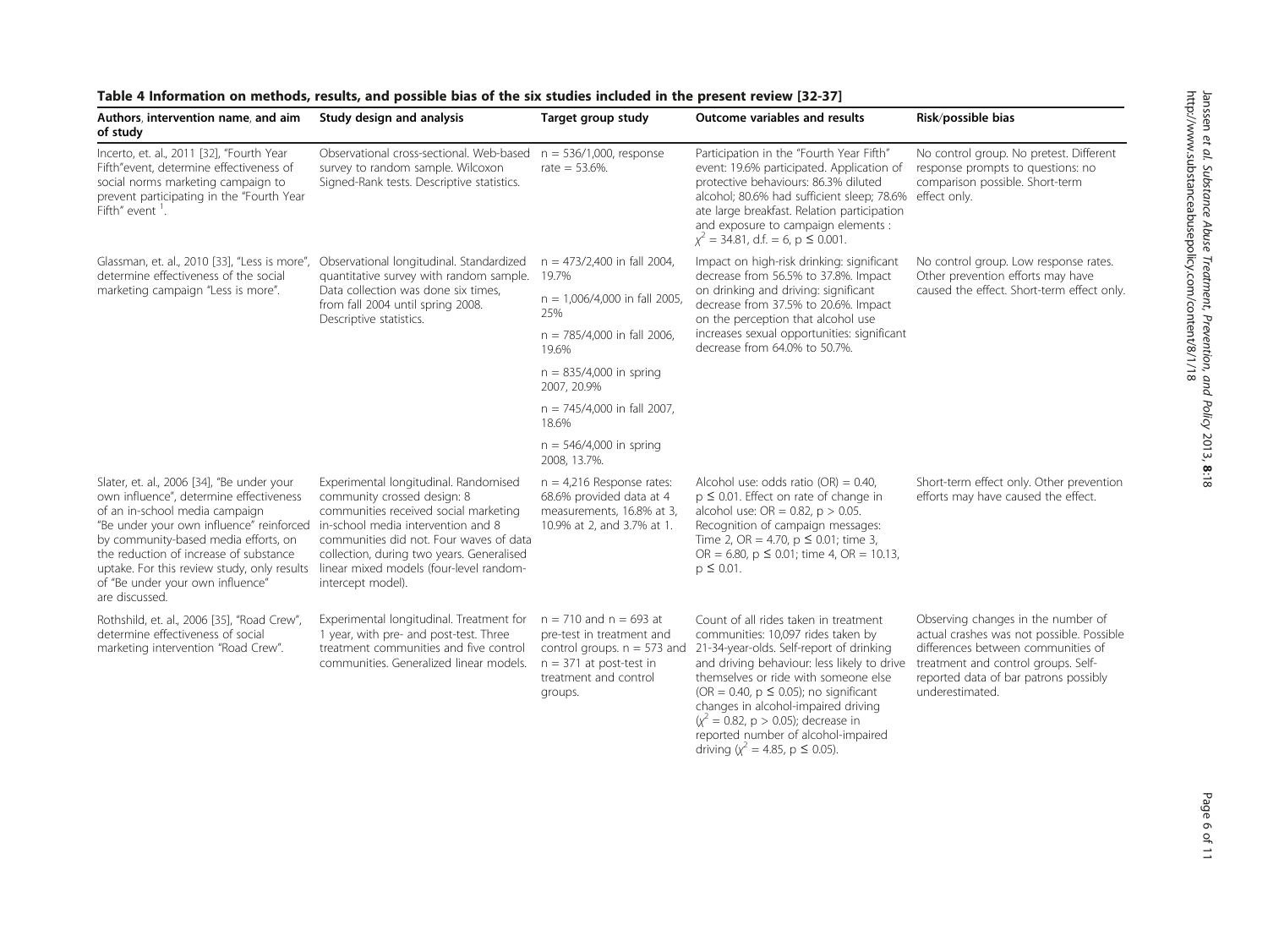|  | Table 4 Information on methods, results, and possible bias of the six studies included in the present review [32-37] (Continued) |  |
|--|----------------------------------------------------------------------------------------------------------------------------------|--|
|--|----------------------------------------------------------------------------------------------------------------------------------|--|

| Gomberg, et. al., 2001 [37], "Just the<br>facts", analyse the results of the "Just the<br>Facts" (JTF) campaign.                                                             | Observational longitudinal. Survey with<br>random sample. Three times of data<br>collection (1 pretest and 2 posttests, just<br>after the two campaign phases). Two-<br>sample independent t tests. Chi-square<br>analyses. Linear regression analyses.<br>Logistic regression analyses.                                                                                        | $n = 785$ for pretest,<br>$n = 698$ for first posttest<br>$n = 583$ for second posttest. | Recognition of campaign logo: 6.2% at<br>pretest, 55.4% at first posttest, 78.5% at<br>second posttest. Alcohol use: decrease<br>of mean number of drinks from 15.80 at<br>pretest to 12.61 at second posttest;<br>decrease in mean number of days from<br>2.96 at pretest to 2.65 at second<br>posttest. High risk drinking: decrease for<br>male students from 65.6% at pretest to<br>58.4% at posttest and for female<br>students from 40.5% at pretest to 34.7%<br>at second posttest. Perceived drinking<br>norms: significant increases in correctly<br>answered questions about the drinking<br>norms. | Shortcomings in research design. No<br>control group. Decreasing response<br>rates for three surveys. Not asked to<br>recall campaign messages, only logo<br>and advertisements. Measurement for<br>high-risk drinking is not comparable. |
|------------------------------------------------------------------------------------------------------------------------------------------------------------------------------|---------------------------------------------------------------------------------------------------------------------------------------------------------------------------------------------------------------------------------------------------------------------------------------------------------------------------------------------------------------------------------|------------------------------------------------------------------------------------------|---------------------------------------------------------------------------------------------------------------------------------------------------------------------------------------------------------------------------------------------------------------------------------------------------------------------------------------------------------------------------------------------------------------------------------------------------------------------------------------------------------------------------------------------------------------------------------------------------------------|-------------------------------------------------------------------------------------------------------------------------------------------------------------------------------------------------------------------------------------------|
| Caverson, et. al., 1990 [36], "Thanks for<br>being a sober driver", determine how the<br>"Thanks for being a sober driver"<br>intervention was received by the<br>community. | Observational cross-sectional. Field<br>experiment of 1 year. Telephone<br>interview, conducted several months<br>after end of pilot. Other measures:<br>number of cars stopped, number of<br>offences and number of folders handed<br>out at spot-checks. Further, interviews<br>with key informants from police<br>department and senior officers.<br>Descriptive statistics. | $n = 445/667$ , response rate<br>$= 67\%$ .                                              | Awareness of intervention: 76%.<br>Knowledge of slogan: 13%. Stopped by<br>the police: 79% not been drinking prior<br>to driving. Reaction to this and other<br>equivalent interventions: 93% good idea<br>to reward sober drivers.                                                                                                                                                                                                                                                                                                                                                                           | No control group. Short-term effect only<br>Other drinking-driving countermeasure<br>programs were run simultaneously: not<br>clear whether results can be attributed<br>to "Thanks for being a sober driver".                            |

 $\frac{1}{1}$  The Fourth Year Fifth is a drinking event for fourth-year students who attempt to consume a fifth of liquor (750 ml) on the day of the last football game.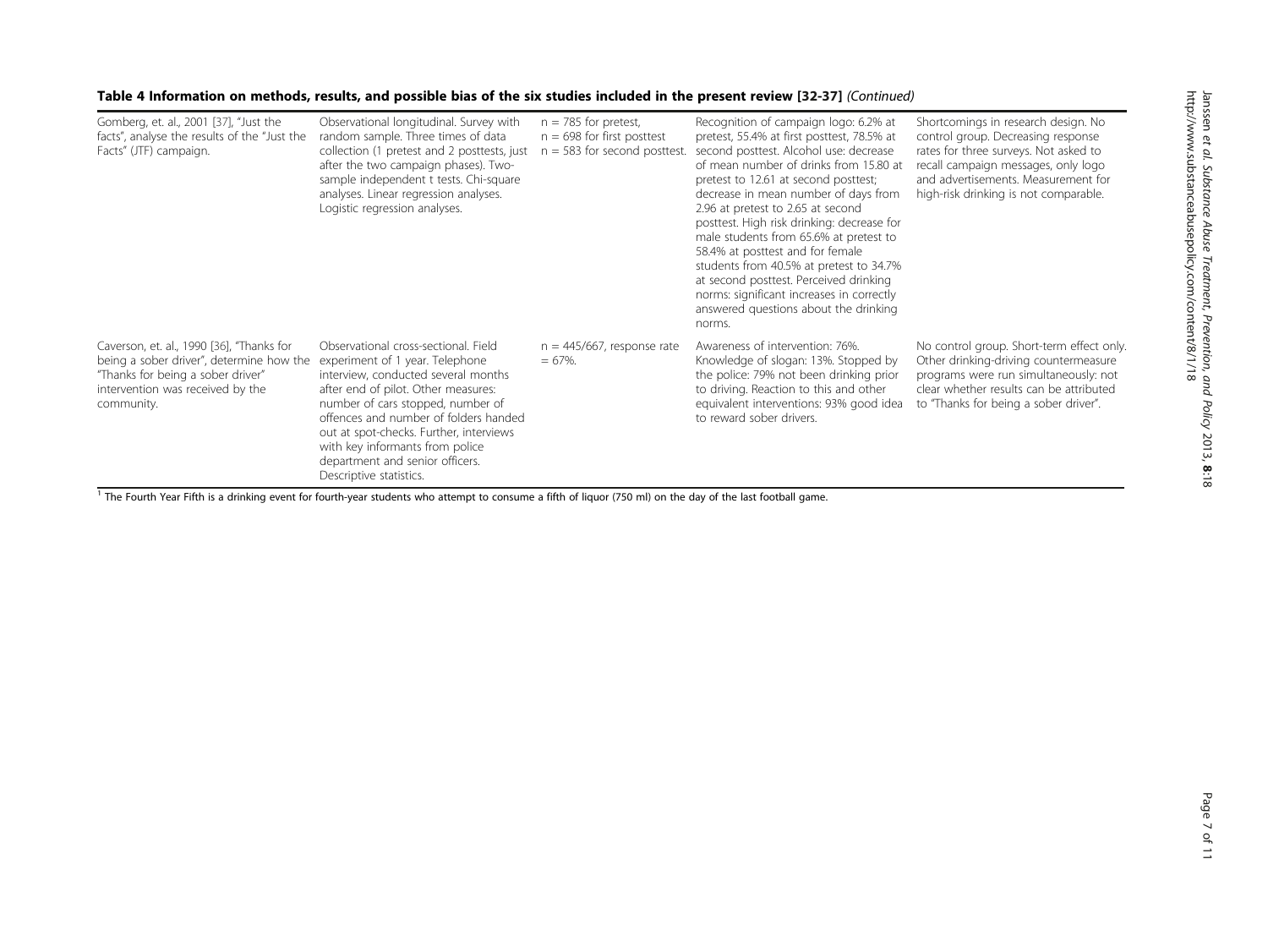such as recognition of the intervention [\[33,34,](#page-9-0)[36,37](#page-10-0)]. One study measured correctly answered questions about drinking norms [\[37](#page-10-0)] and another study measured support for rewarding sober drivers [[36](#page-10-0)].

#### Results of included studies

Results from the "Fourth-Year-Fifth"-study [[32\]](#page-9-0) showed an association between participation in the "Fourth Year Fifth" (a drinking event for fourth-year students who attempt to consume a fifth of liquor, i.e. 750 ml, on the day of the last football game) and the number of campaign elements that students were exposed to  $(\chi^2 =$ 34.81, d.f. = 6,  $p \le 0.001$ ), i.e. students were less likely to participate in the "Fourth Year Fifth" after being exposed to four or more (out of 12) elements of the intervention. Since 19.6% of the students participated in the "Fourth Year Fifth" compared to 16.0-19.8% participation in the previous four years, there was no decrease in the percentage of participants. Most students that did participate in the "Fourth Year Fifth" behaved protectively in one or more ways. However, these results could not be compared to protective behaviours carried out by students in the previous years, because the results of students behaving protectively in previous years were not measured.

The second study, "Less is more", [\[33](#page-9-0)] showed a significant decrease in the percentage of binge drinkers (drinking  $\geq 5$  drinks during one occasion) from 56.5% in fall 2004 to 37.8% in spring 2008. Besides, a significant decrease in the percentage of young adults that drive under the influence of alcohol from 37.5% in fall 2004 to 20.6% in spring 2008 was found. And last, a significant decrease was found in the perception of college students that alcohol increases their sexual chances from 64.0% in fall 2004 to 50.7% to spring 2008. However, these significant decreases could not be compared to a control group, because no control group was used in this study. Of the students, 86% had seen at least one of the campaign messages, and about 1,500 students visited the alcohol-free activities.

The third study, "Be under your own influence", [[34](#page-9-0)] showed increased recognition of the social marketing in-school media campaign messages at all posttest data collection waves [time 2, odds ratio  $(OR) = 4.70$ ,  $p \le 0.01$ ; time 3, OR = 6.80,  $p \le 0.01$ ; time 4, OR = 10.13,  $p \le 0.01$ ]. Further, compared to control communities that did not receive the social marketing media campaign, the use of alcohol by youth in the in-school media treatment communities was significantly less (OR = 0.40,  $p \le 0.01$ ). However, the media treatment effect on rate of change in alcohol use was not significant (OR =  $0.82$ , p >  $0.05$ ).

The fourth study, "Road Crew", [[35](#page-10-0)] showed that bar patrons were less likely to drive themselves, or would ride with an impaired driver after the ride service was

offered (OR = 0.40,  $p \le 0.05$ ). In addition, the decrease in the reported number of alcohol-impaired driving incidents (during the 2-week period preceding discount cards distribution) between 2002 and 2003 in the treatment communities was larger than the corresponding decrease in the control communities ( $\chi^2$  = 4.85, p ≤ 0.05). However, there were no significant changes in alcoholimpaired driving on the night of discount card distribution (redeemable for nonalcoholic drinks) between the treatment and control groups ( $\chi^2$  = 0.82, p > 0.05). Also, "Road Crew" had no significant effect on the number of drinks consumed on the night of the discount card distribution  $(\chi^2 = 0.002, p > 0.05)$ ; however, this was not the goal of the intervention.

Findings of the fifth study [\[37\]](#page-10-0) suggest that the "Just The Facts" campaign significantly decreased the mean number of drinks consumed per week from 15.80 at pretest to 12.61 at second posttest; the mean number of days per week on which students drank significantly reduced from 2.96 at pretest to 2.65 at second posttest; and the percentage of high-risk drinkers among male students reduced from 65.6% at pretest to 58.4% at posttest and among female students from 40.5% at pretest to 34.7% at second posttest. Moreover, the campaign significantly increased the percentage of students who correctly answered questions about the drinking norms, e.g. accurate reporting of the norm "over half of students do not binge drink" increased from 23.5% at pretest to 31.6% at second posttest. Recognition of the "Just The Facts" logo increased significantly, from 6.2% at pretest to 55.4% at first posttest and to 78.5% at second posttest.

The sixth study, "Thanks for being a sober driver", [[36\]](#page-10-0) showed that the media campaign played an important role in increasing community awareness of spotchecks. About 76% of the persons that were telephoned were aware of the "Thanks for being a sober driver" program. Although most of these persons (87%) could not recall the exact theme of the program, the majority were aware that the message had to do with drinking and driving. Of all drivers stopped by the police, 79% had not been drinking prior to driving, and received a blue plastic license folder as an incentive. This study did not use a control group.

#### **Discussions**

Based on this review study, we cannot conclude whether applying social marketing in alcohol prevention changes alcohol-related attitudes and behaviour. For two studies, there seem to be an effect; one study showed an effect on driving under the influence of alcohol or driving home with an impaired driver, and on alcohol-impaired driving incidents [[35](#page-10-0)]. For the other study, there seems to be an effect on recognition of the campaign logo and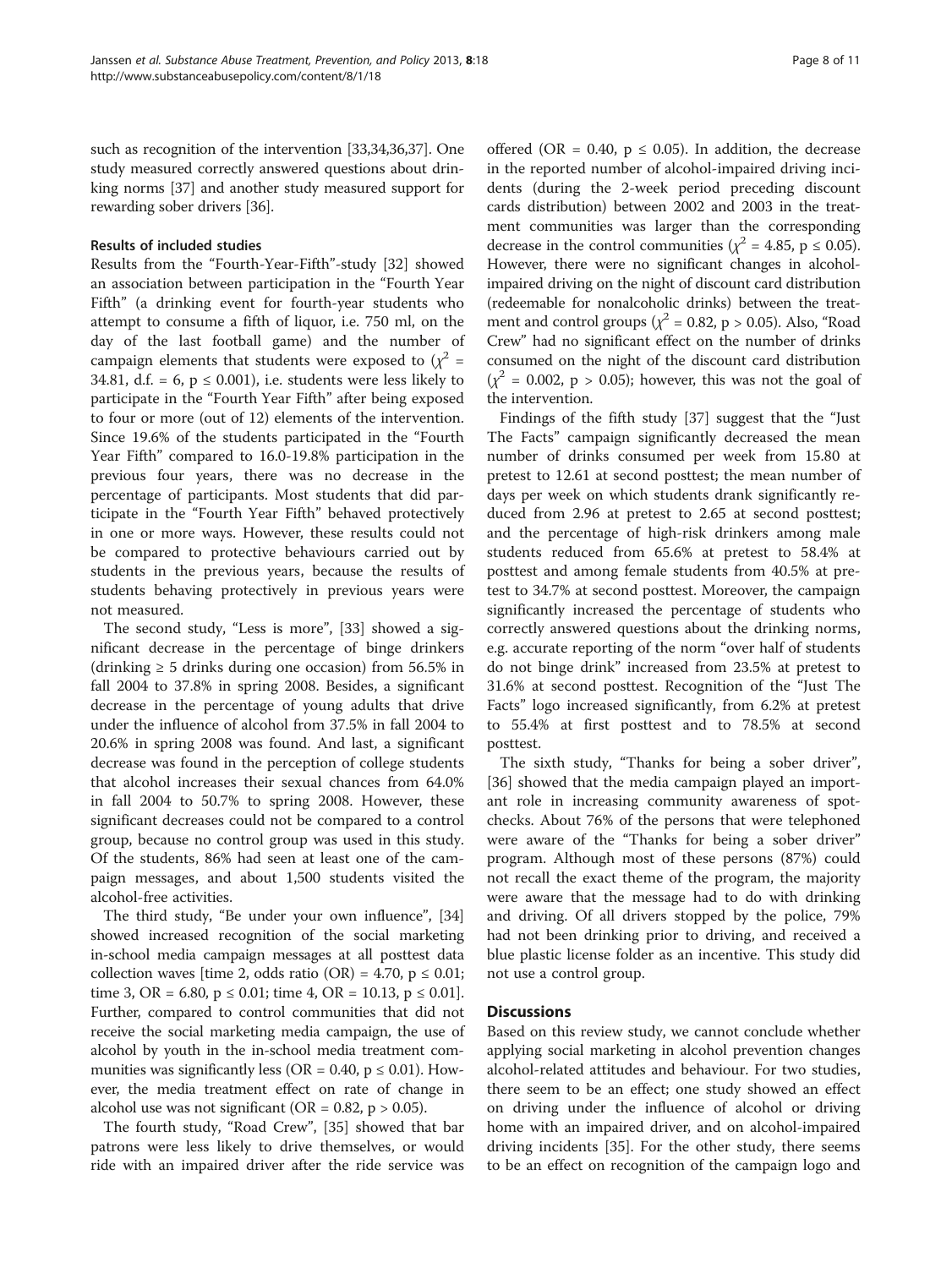alcohol drinking behaviour [\[37](#page-10-0)]. For four studies, there only seem to be associations; one study showed an association with participation in a drinking event after being exposed to ≥4 campaign elements [\[32](#page-9-0)]. Another study showed an association with alcohol drinking behaviour and driving a car while impaired [\[33](#page-9-0)]. The third study showed an association with recognition of campaign messages and alcohol drinking behaviour [\[34\]](#page-9-0). Last, one study showed an association with general awareness of a campaign [\[36\]](#page-10-0).

However, despite some possible effects or associations, no effects were found for several aspects. For example, there was no decrease in the percentage of participants in the "Fourth Year Fifth" compared with the previous four years [\[32\]](#page-9-0), the changes in alcohol-impaired driving on the night of the discount cards distribution between treatment and control groups were not significant in "Road Crew" [[35\]](#page-10-0), and only 13% of the interviewees could accurately recall the theme for "Thanks for being a sober driver" [[36\]](#page-10-0).

More important the study designs of the six included studies showed shortcomings. Some studies [\[32,](#page-9-0)[36\]](#page-10-0) were only cross-sectional and therefore could only reveal associations. Other studies [\[33](#page-9-0)[,37](#page-10-0)] were longitudinal, but used only before/after comparisons, making it impossible to isolate the effects of social marketing from other influences in the time-period. The only two longitudinal studies using a control group [\[34,](#page-9-0)[35\]](#page-10-0) showed controversial results. Besides, the results of one study were less representative due to low response rates [[33](#page-9-0)].

The extent to which the principles of social marketing are used in the six included studies (explicitly mentioned) differed. Insight and methods mix were used in all six studies [[32](#page-9-0)-[37\]](#page-10-0), five studies used exchange [[32](#page-9-0)-[36](#page-10-0)], four studies used the principles of customer orientation [[32](#page-9-0)-[35\]](#page-10-0), three studies used segmentation [\[35-37](#page-10-0)] and behavioural goals for their intervention [[32,34](#page-9-0)[,35\]](#page-10-0), in two studies competition was mentioned [[33,34](#page-9-0)] and one study mentioned explicitly that the intervention was developed theory-based [[37](#page-10-0)]. Two studies used six (of the eight) social marketing principles [\[34](#page-9-0)[,35\]](#page-10-0), two studies used five [[32,33](#page-9-0)], and two studies used four [[36,37\]](#page-10-0). It seems plausible to expect that the greater the extent of social marketing principles, the better an intervention would suit the targeted audience and the greater the expected effect of a health education intervention could be. However, this statement is not justified by the results of the six studies included in this review study.

#### Study limitations

First, the drawbacks of the included studies constitute a limitation of our study in determining the effects of the interventions. Second, of the 274 studies originally identified, only six met our inclusion criteria. A possible

explanation for this low remaining number is that the benchmark criteria of social marketing are minimally used in interventions for alcohol prevention, perhaps because it is still unclear what social marketing actually entails [[40\]](#page-10-0). Second, in the studies identified in our literature search, the terms of social marketing and social norms (marketing) were sometimes used interchangeably. Some studies appeared to be a social norms intervention, i.e. not developed with the principles of social marketing, and were therefore not included in this review. A third possible explanation is that a social marketing intervention might be applied in the practice of alcohol prevention (in which the intervention is developed and implemented), but that the intervention has not (yet) been evaluated.

#### Implications for policy and research

The results of this review might be of interest to health educators working in public health and alcohol prevention workers. For these groups, it is recommended that developers of social marketing interventions mention the social marketing criteria used more explicitly. This helps in identifying the intervention as a social marketing intervention. Besides, it is advised to not only develop and implement social marketing alcohol interventions, but also to evaluate them with solid effect studies, like using a randomized control trial and measuring short, medium, and long term effects. It is recommended to explicitly mention the social marketing criteria in these effect studies. The results of this review might also be of interest to funders and policy makers at the local and national level. In this review study, only six studies were found, of which some with weak methodology. Based on the results of the present review, it is not possible to conclude that alcohol education developed with the principles of social marketing is effective in achieving some attitudinal and/or behavioural change. Generally in alcohol policy, it is recommended to combine the three approaches mentioned in the introduction: limiting the availability of alcohol, altering the drinking context, and education and persuasion. For alcohol education, and the application of social marketing in alcohol education specifically, it is recommended to stimulate and facilitate that social marketing alcohol interventions are developed, implemented, and guided by sound effect studies. Funders, policy makers, and journal editors should demand rigorous methodology for these effect studies.

In the Netherlands, an ongoing project has shown that 12-18 year olds can be classified into homogeneous segments based on their attitudes towards alcohol [[41\]](#page-10-0). Our future challenge is to adjust social marketing prevention interventions for adolescents in those audience segments that will address their attitudes and (eventually) their drinking behaviour.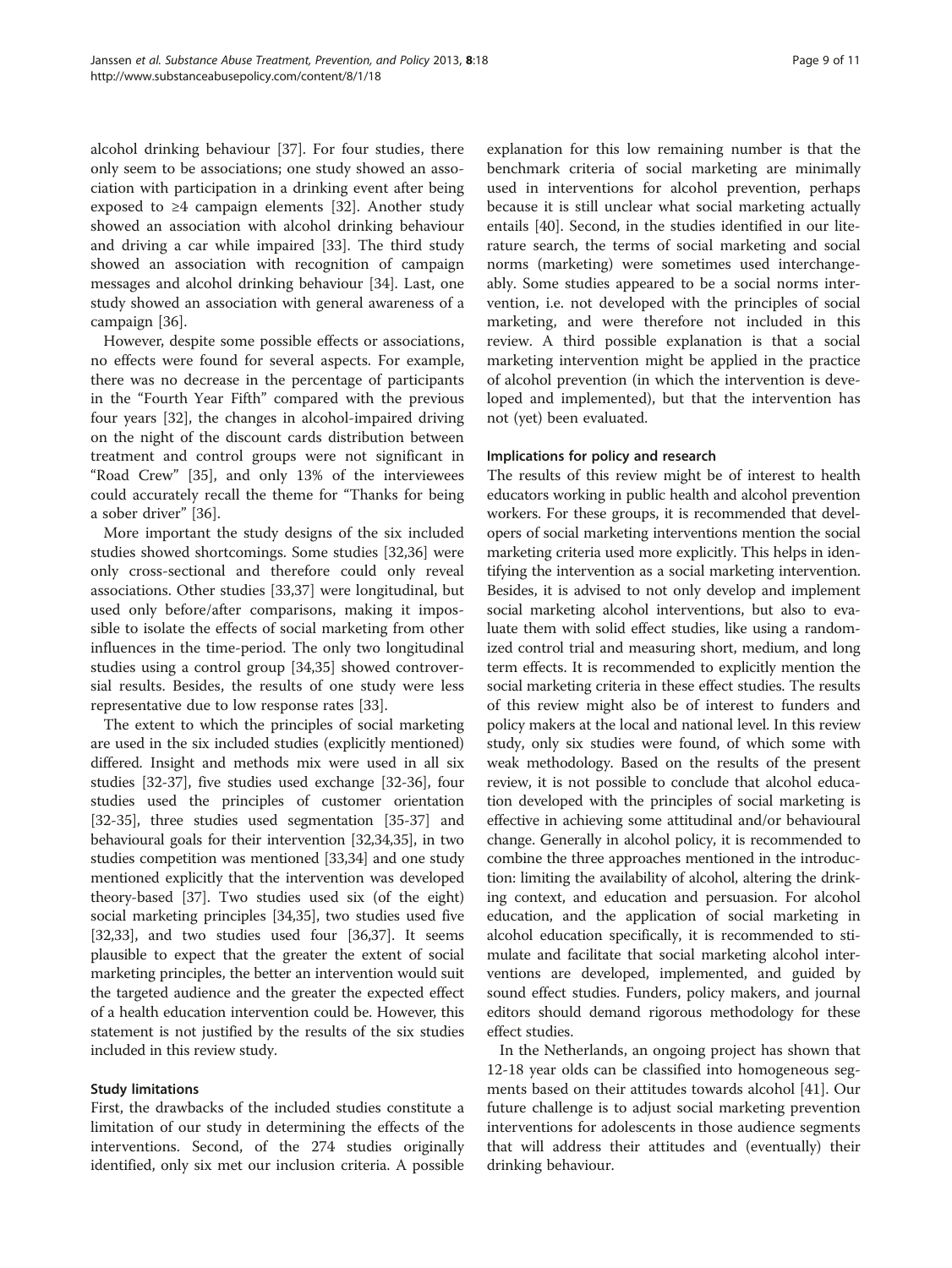### <span id="page-9-0"></span>Conclusions

It is suggested that social marketing interventions are associated with changes in alcohol-related behaviour; however, we still do not know whether applying the principles of social marketing in alcohol prevention interventions is indeed effective in changing this behaviour. It is recommended that new developed social marketing alcohol interventions are guided by methodologically sound effect studies. Funders, policy makers, and journal editors should attach rigorous conditions towards this methodology. Based on more research towards the effectiveness of social marketing in alcohol prevention, especially with regard to attitudes and behaviour, policy makers are enabled to make evidenceinformed decisions.

#### Competing interests

The authors declare that they have no competing interests.

#### Authors' contributions

MJ was responsible for data collection and reporting of the study results. All authors peer-reviewed abstracts and, if required, the full texts of the studies identified by the literature search. All authors participated in the interpretation of the findings, reviewed the manuscript, and approved the final manuscript.

#### Acknowledgements

This study is funded by a grant from ZonMW, the Netherlands Organization for Health Research and Development. The authors thank Carlijn Veldman who read all 268 non-included abstracts in order to registrate the reason for rejection.

#### Author details

<sup>1</sup>Tranzo Department, Scientific Center for Care and Welfare, Tilburg University, Tilburg, The Netherlands. <sup>2</sup>Regional Health Service "Hart voor Brabant", 's-Hertogenbosch, The Netherlands. <sup>3</sup>National Institute for Public Health and the Environment, Bilthoven, The Netherlands.

#### Received: 24 October 2012 Accepted: 26 May 2013 Published: 1 June 2013

#### References

- 1. Babor T, Cactano R, Casswell S, Edwards G, Giesbrecht N, Graham K, Grube J, Gruenewald P, Hill L, Holder H, et al: Alcohol: No ordinary commodity. A summary of the book. Addiction 2003, 98(10):1343–1350.
- 2. Garretsen HFL, Van de Goor I: Towards evidence-based policy. In In From Science to Action? 100 Years Later - Alcohol Policies Revisited. Edited by Müller R, Klingemann H. Dordrecht, Boston, London: Kluwer AcademicPublishers; 2004:141–151.
- Saltz RF: Prevention where alcohol is sold and consumed: server intervention and responsible beverage service. In Alcohol: minimising the harm What works?. Edited by Plant M, Single E, Stockwell T. London/New York: Free association Books Ltd; 1997.
- 4. Ritter A, Cameron J: A review of the efficacy and effectiveness of harm reduction strategies for alcohol, tobacco and illicit drugs. Drug Alcohol Rev 2006, 25(6):611–624.
- Alcohol and public policy group: Alcohol: no ordinary commodity-a summary of the second edition. Addiction 2010, 105(5):769–779.
- 6. van de Luitgaarden J, Thush C, Wiers RW, Knibbe RA: Prevention of alcohol problems in Dutch youth - missed opportunities and new developments. Eval Health Prof 2008, 31(2):167–181.
- 7. Anderson P, Chisholm D, Fuhr DC: Effectiveness and cost-effectiveness of policies and programmes to reduce the harm caused by alcohol. Lancet 2009, 373(9682):2234–2246.
- 8. Babor T, Holder H, Caetano R, Homel R, Casswell S, Livingston M, Edwards G, Österberg E, Giesbrecht N, Rehm J, et al: Alcohol: No ordinary commodity: research and public policy. Oxford: Oxford University Press; 2010.
- 9. Room R, Babor T, Rehm J: Alcohol and public health. Lancet 2005, 365(9458):519–530.
- 10. Chisholm D, Doran C, Shibuya K, Rehm J: Comparative cost-effectiveness of policy instruments for reducing the global burden of alcohol, tobacco and illicit drug use. Drug Alcohol Rev 2006, 25(6):553–565.
- 11. Room R: Preventing alcohol problems: popular approaches are ineffective, effective approaches are politically impossible, Congress paper presented at the 13th Alcohol Policy Conference, "Preventing alcohol problems among youth: policy approaches. Boston, Mass; 2003.
- 12. Giesbrecht N, Greenfield TK: Public opinions on alcohol policy issues: a comparison of American and Canadian surveys. Addiction 1999, 94(4):521–531.
- 13. van der Wilk EA, Melse JM, den Broeder JM, Achterberg PW: Leren van de buren. Beleid publieke gezondheid internationaal bezien: roken, alcohol, overgewicht, depressie, gezondheidsachterstanden, jeugd, screening. (Learning from our neighbors. Public health policy seen internationally: smoking, alcohol, overweight, depression, health gaps, youth, screening). vol. RIVM-rapportnr. 270051010. Houten: Bohn Stafleu Van Loghum; 2007.
- 14. Hastings G, Haywood A: Social marketing and communication in health promotion. Health Promotion Int 1991, 6(2):135–145.
- 15. Wiebe GD: Merchandising commodities and citizenship on television. Public Opinion Quaterly 1951, 15:679–691.
- 16. Lefebvre RC, Flora JA: Social marketing and public health intervention. Health Educ Quarterly 1988, 15(3):299–315.
- 17. Huhman ME, Potter LD, Nolin MJ, Piesse A, Judkins DR, Banspach SW, Wong FL: The influence of the VERB campaign on children's physical activity in 2002 to 2006. Am J Pub Health 2010, 100(4):638–645.
- 18. Bellicha T, McGrath J: Mass media approaches to reducing cardiovascular disease risk. Pub Health Reports 1990, 105:245–252.
- 19. Niederdeppe J, Farrelly MC, Haviland ML: Confirming "truth": more evidence of a successful tobacco counter marketing campaign in Florida. Am J Pub Health 2004, 94(2):255–257.
- 20. Farr AC, Witte K, Jarato K, Menard T: The effectiveness of media use in health education: Evaluation of an HIV/AIDS radio campaign in Ethiopia. J Health Comm 2005, 10:225–235.
- 21. Rimal RN, Creel AH: Applying social marketing principles to understand the effects of the radio diaries program in reducing HIV/AIDS stigma in Malawi. HMQ 2008, 25(1/2):119–146.
- 22. French J, Blair-Stevens C, McVey D, Merritt R: Social marketing and public health. Theory and practice. New York: Oxford University Press; 2010.
- 23. French J: The nature, development and contribution of social marketing to public health practice since 2004 in England. Perspectives Pub Health 2009, 129(6):262–267.
- 24. Grier S, Bryant CA: Social marketing in public health. Ann Rev Pub Health 2005, 26:319–339.
- 25. Kotler P, Lee NR: Marketing tegen armoede (Marketing against poverty). Amsterdam: Pearson Education Benelux bv; 2010.
- 26. Moss HB, Kirby SD, Donodeo F: Characterizing and reaching high-risk drinkers using audience segmentation. Alcoholism-Clin Exp Res 2009, 33(8):1336–1345.
- 27. Slater MD: Theory and method in health audience segmentation. J Health Comm 1996, 1(3):267–283.
- 28. Forthofer MS, Bryant CA: Using audience-segmentation techniques to tailor health behavior change strategies. Am J Health Behav 2000, 24(1):36-43.
- 29. Slater MD, Flora JA: Health lifestyles: audience segmentation analysis for public-health interventions. Health Educ Quart 1991, 18(2):221–233.
- 30. Fitzgibbon M, Gans KM, Evans WD, Viswanath K, Johnson-Taylor WL, Krebs-Smith SM, Rodgers AB, Yaroch AL: Communicating healthy eating: lessons learned and future directions. J Nutr Educ Behav 2007, 39(2):S63–S71.
- 31. Stead M, Ross G, Angus K, McDermott L: A systematic review of social marketing effectiveness. Health Educ 2007, 107(2):126-191.
- 32. Incerto MB, Montealegre LE, Tuttle CR, Bruce SE, Foster HA, Bass EJ: Penalty for excessive celebration: An evaluation of a social marketing campaign to reduce celebratory drinking, In 2011 IEEE Systems and Information Engineering Design Symposium, SIEDS 2011 - Conference Proceedings; 2011:59–64.
- 33. Glassman TJ, Dodd V, Miller EM, Braun RE: Preventing high-risk drinking among college students: a social marketing case study. Soc Mark Quarterly 2010, 16(4):92–110.
- 34. Slater MD, Kelly KJ, Edwards RW, Thurman PJ, Plested BA, Keefe TJ, Lawrence FR, Henry KL: Combining in-school and community-based